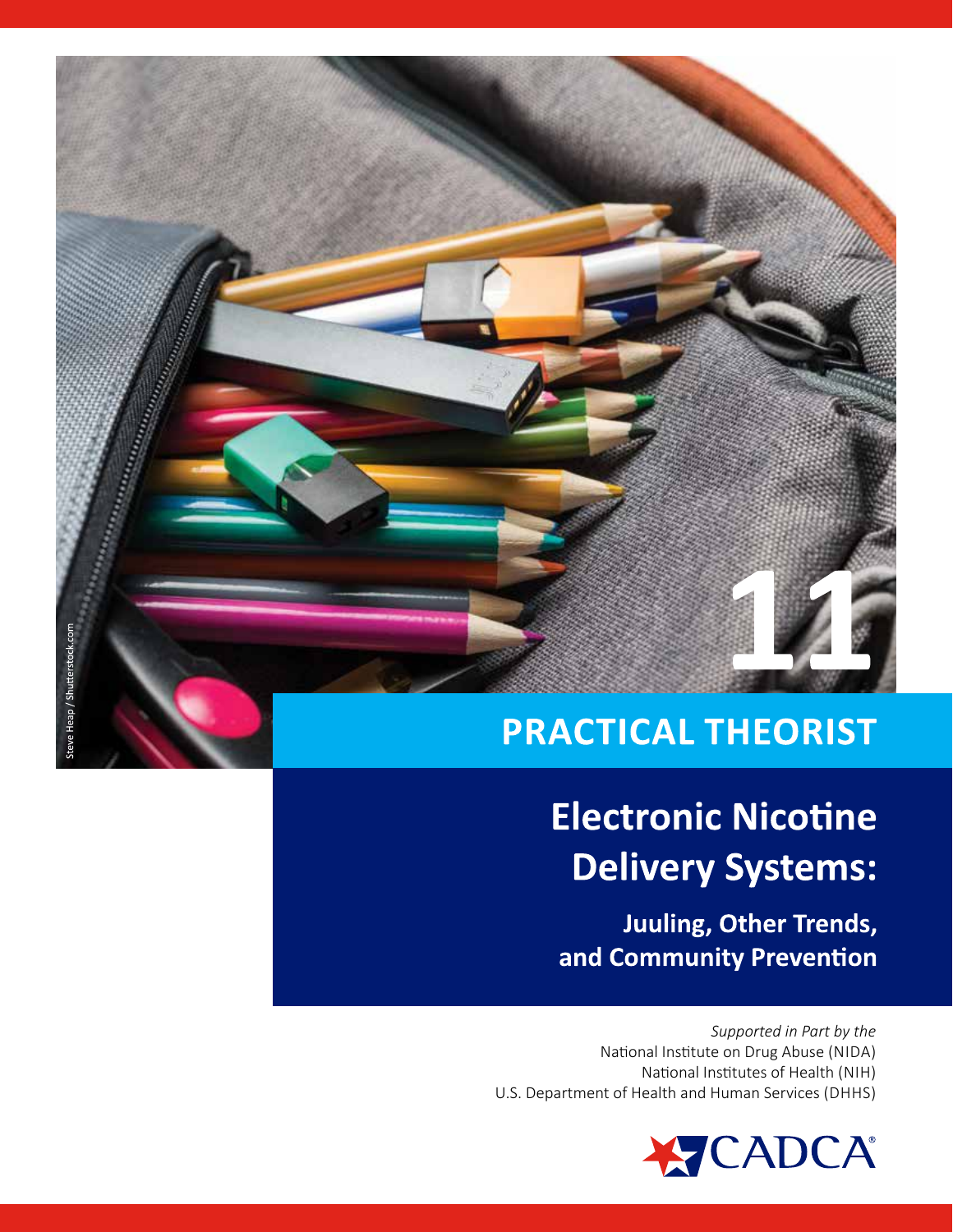

## Smoking: Still a Major Public Health Problem

S moking is the leading cause of preventable disease and death in the United States. Despite a decline in smoking in the past 50 years, (Centers for Disease Control and Prevention (CDC), 2016) 40 million adults and more than three and a half million adolescents (CDC, 2018) continue to smoke. As a result, 16 million Americans are living with a disease caused by tobacco use and about 1,300 people die each day of smoking-related illnesses (CDC, 2018).

Traditional cigarettes remain popular among adults, whereas adolescents and young people are more likely to use flavored tobacco in different products like mentholated cigarettes, cigars, or hookahs (U.S. Department of Health and Human Services (USDHH), 2014). Electronic nicotine delivery systems (ENDS) became increasingly popular among young people in the last ten years. These devices have many names: e-cigarettes, e-cigs, cigalikes, vaporizers, vape pens, e-hookahs, tanks, and mods. In 2017, e-cigarettes were the most commonly used tobacco product among high school students (11.7%), followed by cigars (7.7%), and cigarettes (7.6%) (CDC, 2018). The use of these products may result in a new generation of young people developing nicotine addiction and its associated health risks.

## **The Changing Landscape of Nicotine Delivery**

Tobacco manufacturers have been modifying the chemical composition of cigarettes since the 1800s. One of the first changes came in the form of high-nicotine cigarettes blended with licorice and sugars (USDHH, 2016). These additives made cigarettes easier to inhale by softening the harshness of tobacco. In the mid-1900s, tobacco manufacturers added chemicals like menthol, other flavors, and ammonia—which increased the speed at which nicotine reached the brain (Truth Initiative, 2018). In their ongoing efforts to make cigarettes appear "safer," "cleaner," and "less harmful," they also introduced filters as well as light and low-tar cigarettes (USDHH, 2016).

With each modification came unfounded health claims that mislead the public on the true effects of smoking. In 2014,

the Surgeon General's report stated that *"the evidence is sufficient to conclude that the increased risk of" death and disease — specifically lung cancer — "results from changes in the design and composition of cigarettes since the 1950s."* (Truth Initiative, 2018) Following a similar pattern, tobacco manufacturers are working to expand their customer base with electronic nicotine delivery products.

The first "electric vaporizer" was conceptualized by Joseph Robinson in 1927 (Robinson, 1930). Its design resembled the cylindrical shape of a cigarette and was intended to heat chemical compounds into a vapor. Thirty-five years later, Herbert Gilbert patented and developed "a smokeless non-tobacco cigarette" that produced vaporized steam without nicotine (Gilbert, 1965). Independent inventors and tobacco manufacturers have since built on this idea of heating-without-burning nicotine products by developing and popularizing electronic nicotine delivery systems. Devices created in 1990s and early 2000s resembled traditional cigarettes and used heat to vaporize flavored liquids and nicotine.

Chinese pharmacist Hon Lik is often credited with the development of the first modern e-cigarette in 2004. This product aimed to reduce the harm associated with cigarette smoke by eliminating tar created by combustible cigarettes. Lik argued that "the advantages of the present invention include smoking without tar, significantly reducing the carcinogenic risk. Furthermore, users still feel as if they are smoking and experiencing the same excitement, and the cigarette has no need to be lit and is no fire risk." (Lik, 2004)

*This Practical Theorist is part of a series of publications designed to summarize field research on key drug use issues and to present it in a concise, practical format, with strategies for using the data to mobilize communities and support your coalition's mission.*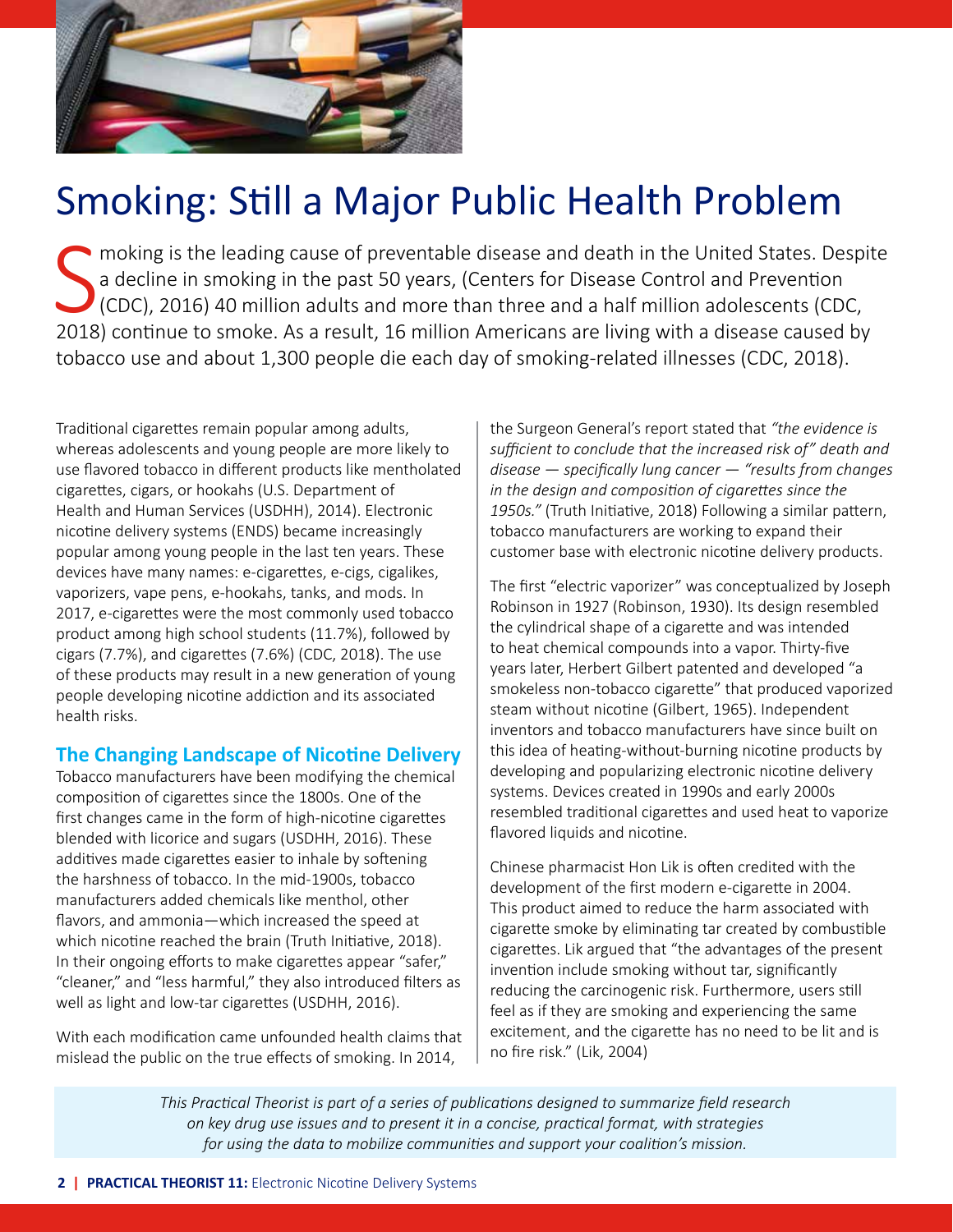ENDS became available in the US in 2007, and started looking like modifiable pen-like and tank-style systems, as well as sleek and discreet devices that resemble USB memory sticks. As of 2018, all major tobacco manufacturers have entered the ENDS market.

## **Smoking Versus Vaping: What's The Difference?**

Traditional cigarettes are made with tobacco, chemical additives, and a filter, encased by paper wrapping (U.S. Food and Drug Administration (FDA), 2018). Cigarette smoke contains close to 7,000 chemicals that enter the lungs, pass into the blood stream, and travel to every organ in the body. Almost 70 of these chemicals have been linked to different cancers and diseases (USDHH, 2014). Decades of research have shown that cigarette smoke is not only harmful to the smoker, but also to anyone exposed to second-hand smoke (USDHH, 2014).

ENDS were designed to eliminate the combustion process of a traditional cigarette. These battery-powered devices transform liquids (e-liquid), wax, or dried herbs into aerosol by heating them to their boiling temperature. The process of inhaling the aerosol is referred to as vaping. This is different from smoking because the user is not inhaling tar and other carcinogenic parts of a burning cigarette.

## **Flavor of the Month**

Tobacco manufacturers have a long history of blending tobacco with other flavors to reduce harshness and increase appeal. Mentholated cigarettes, for example, are often used as starter cigarettes because menthol weakens the harshness of tobacco and produces a cooling effect, making smoke easier to inhale (Anderson, 2011). It is not surprising then that about half of youth who try smoking for the first time use a flavored cigarette (Ambrose, et. al., 2019), and 12 to 17-year-olds who smoke are more likely to use menthol than non-menthol cigarettes (Truth Initiative, 2018). While non-menthol cigarette use has been declining over the past decade, menthol cigarette use increased almost 2% among 18-25 year-olds, and nearly 1% among adults 26 and older between 2004 and 2014. (Truth Initiative, 2018) Menthols remain especially popular among African-Americans, Hispanics, Asians, members of the LGBT community and women (Lester & Gagosian, 2017).

The makers of tobacco products are capitalizing on this trend by developing a wide range of flavored products aimed at youth, young adults, and other vulnerable populations. By embracing technology, marketing to youth, and using the language of "harm reduction,"



ENDS manufacturers introduced a new way to consume nicotine. As a result, the use of ENDS products among high schoolers increased from 1.5% in 2011 to close to 12% in 2017 (CDC, 2018). Many first-time users are youth who have not experimented with traditional tobacco products (CDC, 2018). Most ENDS contain nicotine and other toxic chemicals that may lead to poisoning, addiction, and cancer (Rubinstein, et. al., 2018), and use of these products can harm adolescents' developing brain (CDC, 2018).

## **Electronic Nicotine Delivery Systems (ENDS)**

There are more than 460 ENDS products on the market at last count. They vary widely in design, capacity, and chemical composition (Zhu, et. al., 2014).

Main components of an ENDS device include:

- mouthpiece used to inhale
- heating element (atomizer)
- power source (usually a battery)
- cartridge which holds a liquid solution (e-liquid)

#### *What's in the E-Liquid?*

**Nicotine—**the addictive chemical in tobacco and a major component in the e-cigarette liquid. Most ENDS contain nicotine; some contain the same amount per puff as traditional cigarettes. However, nicotine content tends to vary widely among products; (National Academies of Science, Engineering, and Medicine (NASEM), 2018) and brands like JUUL began using nicotine salts, which allow users to inhale large levels of nicotine more easily and with less irritation (CDC, 2018).

**Humectants—**substances that help create aerosol when heated, giving ENDS the ability to mimic cigarette smoke. PG (propylene glycol) and glycerol (vegetable glycerin) are the most popular e-liquid humectants. PG is safe to ingest as a food and pharmaceutical additive; it is also used to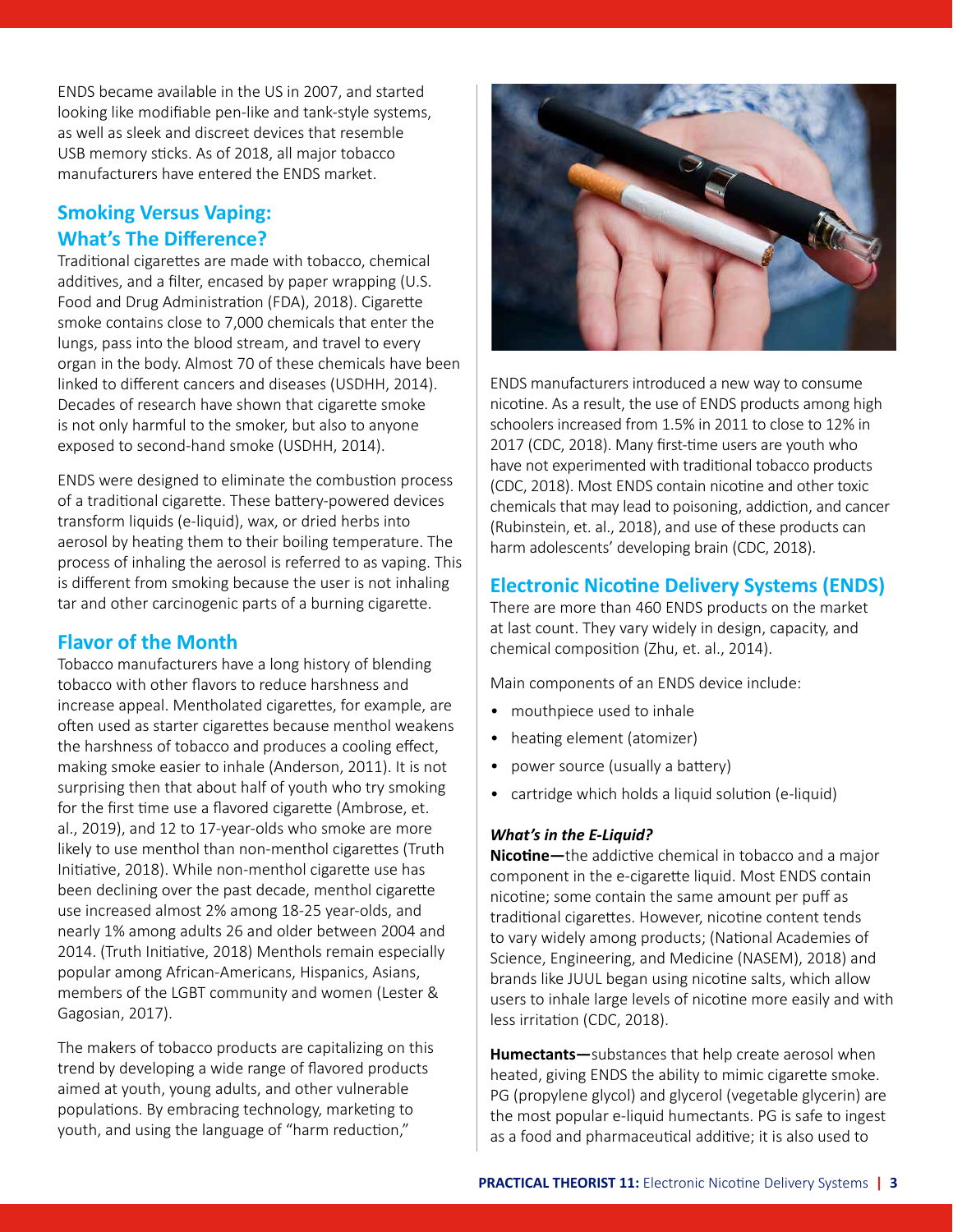

create artificial fog in theatrical productions. However, long-term exposure to these substances, along with dozens of other chemicals that are often not listed on labels, can be toxic (NASEM, 2018).

**Flavorings—**additives that come in more than 7000 flavors (Zhu, 2014). Many flavors are safe to ingest when added to food products, but can cause problems with breathing when inhaled (NASEM, 2018).

**Metals—**residue from coils used to heat up e-liquid as well as other parts of the device can leak into the aerosol that is inhaled by the user. Chromium, nickel, lead, manganese, aluminum, tin, and iron have been detected in ENDS aerosols (NASEM, 2018).

#### *JUULing*

JUUL entered the market in 2015 and has since become the most popular e-cigarette brand among youth and young adults: 8% of young people aged 15-24 used JUUL in 2017 (Willet, et. al., 2018). Teenagers are 16 times more likely use JUUL compared to 25 to 34-year-olds, (Truth Initiative, 2018) and they are using it regularly (Vallone, et. al., 2018). The use of this device is commonly referred to as JUULing.

JUUL is composed of a battery, a temperature regulating system, and a pre-filled "JUULpod" containing nicotine and other chemicals. **One JUULpod contains as much nicotine as a pack of cigarettes** (Willett, et. al. 2018). The defining characteristic of this device is its design: JUUL resembles a USB memory stick and is rechargeable via a USB port. Its design and flavors are particularly appealing to young people: the discreet look allows teens to conceal the device from parents and use it at home and in classrooms, (Chen, 2017) and the pods come in fruit and crème flavors.

JUULs and JUULpods are also less expensive by nicotine dosage than traditional cigarettes. A JUUL device currently retails for \$35, with vape shops offering discounted prices of \$20; and a four-pack of JUULpods costs close to \$16—one JUULpod contains as much nicotine as a pack of cigarettes (Willett, et. al. 2018). Given the lack of product regulations on ENDS devices, JUULs have been available not only at tobacco and vape shops, but at gas stations and convenience stores. For this reason, the majority (74%) of JUUL users under 18 tend to obtain JUULs at physical retail shops and only 6% online (Truth Initiative, 2018). More than half have additional access through friends and family.



#### **ENDS Sales Market Share in United States, 2013-2017**

Source: King, B. A., Gammon, D. G., Marynak, K. L., & Rogers, T. (2018). Electronic cigarette sales in the United States, 2013-2017. *JAMA, 320*(13), 1379-1380.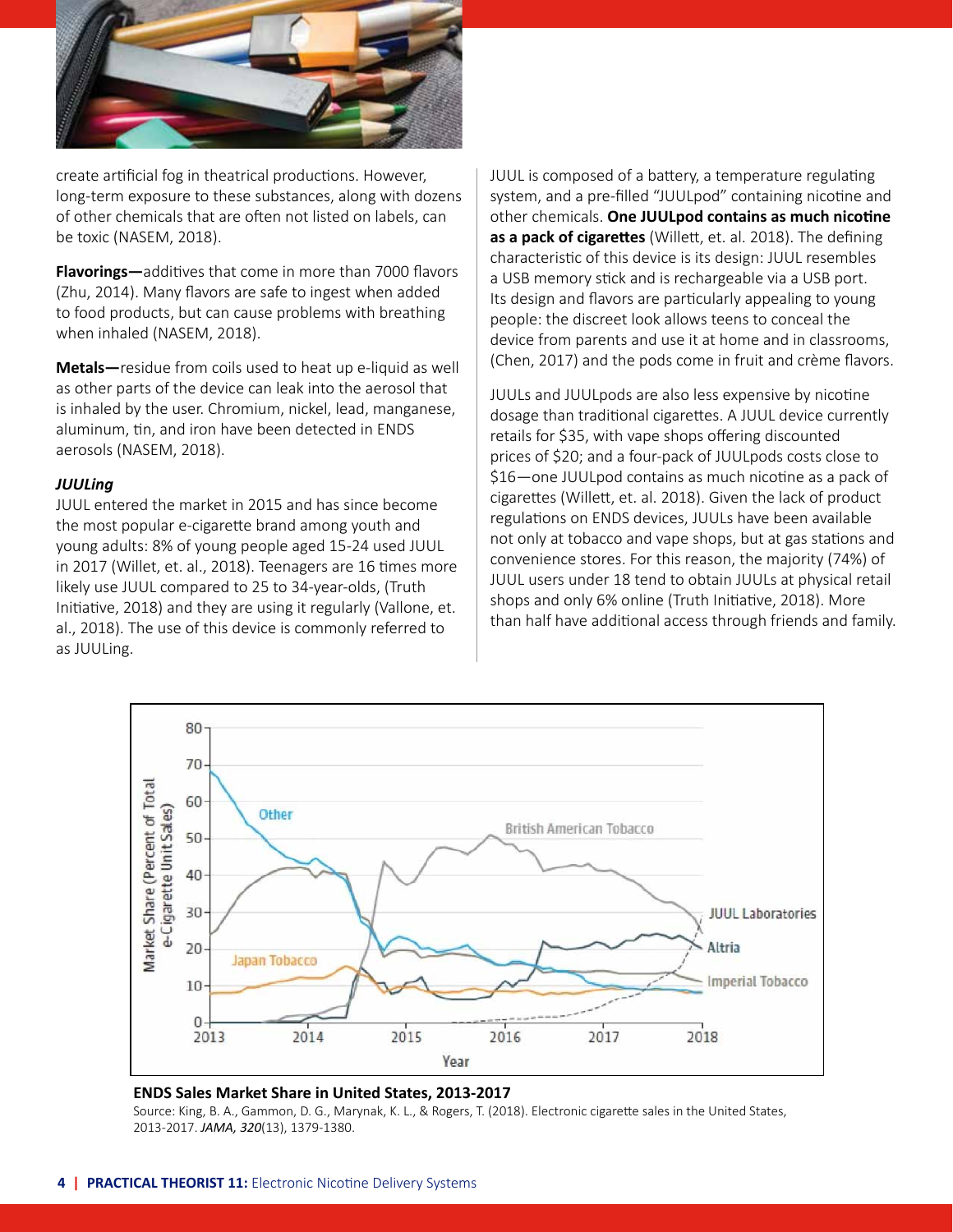### *Tobacco Heating System (IQOS)*

The Journal of Tobacco Control published a comprehensive issue on the effects of heat-not-burn tobacco products, with a focus on IQOS in 2018. Short for I Quit Ordinary Smoking, IQOS is an electronic nicotine delivery product created and sold by Philip Morris International (PMI). Currently, IQOS is available outside of the U.S. and is pending approval for domestic sale from the Food and Drug Administration (FDA).

Using PMI's publicly available data, independent researchers found no statistically significant differences in biomarkers of American and Japanese people who used IQOS compared with those who smoked (Glantz, 2018). Moreover, smokers who switched to IQOS did not show reduced lung inflammation; while animal testing showed an association between IQOS exposure and inflammation of the lungs (Moazed, et. al., 2018). Further, IQOS use lead to damaged blood vessels and heart (Nabavizadeh, et. al., 2018).

Researchers also examined PMI's claim that IQOS contains fewer toxic chemicals than traditional cigarettes. PMI reported 58 substances that make up IQOS aerosol—40 of which are considered harmful and potentially harmful constituents (HPHCs) by the FDA. All 58 substances showed lower amounts of toxic emissions than traditional cigarettes. Based on this claim, PMI aims to market IQOS as a harm reduction product. A closer examination of the data showed that IQOS aerosol contains 113 substances, 57 of which were not reported by PMI. 50 of these substances are carcinogenic, and 56 have higher chemical concentration than traditional cigarettes (St. Helen, et. al., 2018). Long-term health effects of some of these substances are not yet known.

| <b>Type of Product</b>   | <b>Nicknames</b>                                                                           | <b>Distinguishing Characteristics</b>                                                                                                                                                                                                                                           |
|--------------------------|--------------------------------------------------------------------------------------------|---------------------------------------------------------------------------------------------------------------------------------------------------------------------------------------------------------------------------------------------------------------------------------|
| <b>First-Generation</b>  | Electronic cigarette<br>Cig-a-likes<br>Minis                                               | • Physically similar to cigarettes<br>• Come in disposable or rechargeable forms<br>• May emit a light when the user puffs<br>• Shorter battery life than later generations<br>• Generally less expensive                                                                       |
| <b>Second-Generation</b> | Vape pens<br>Mid-sized e-hookah                                                            | • Short for "vaporizer pen"<br>• Come in various sizes<br>• Not shaped like a cigarette<br>• Slim like a pen<br>• Can come in disposable or rechargeable forms<br>• Refillable with e-juice/e-liquid                                                                            |
| <b>Third-Generation</b>  | Mechanical Modified Nicotine Delivery<br>Systems (MODs)<br>Vape MODs/personal<br>vaporizer | • Larger in shape and size<br>• Include modification options<br>• Have larger battery capacity and replaceable batteries<br>Typically rechargeable<br>$\bullet$<br>• Typically deliver more nicotine than earlier generations                                                   |
|                          | Electronic hookah                                                                          | • Electronic versions of hookah head and hookah bowl                                                                                                                                                                                                                            |
|                          | JUUL                                                                                       | • Resembles a USB flash drive<br>• Available in several flavors sold as 'pods' which contain<br>nicotine and attach to the device<br>• Has a subtle and sleek design that can easily be hidden<br>from parents or teachers<br>• Can be recharged in a laptop or any USB charger |

Source: https://www.centeronaddiction.org/e-cigarettes/recreational-vaping/what-parents-should-know-about-different-vaping-devices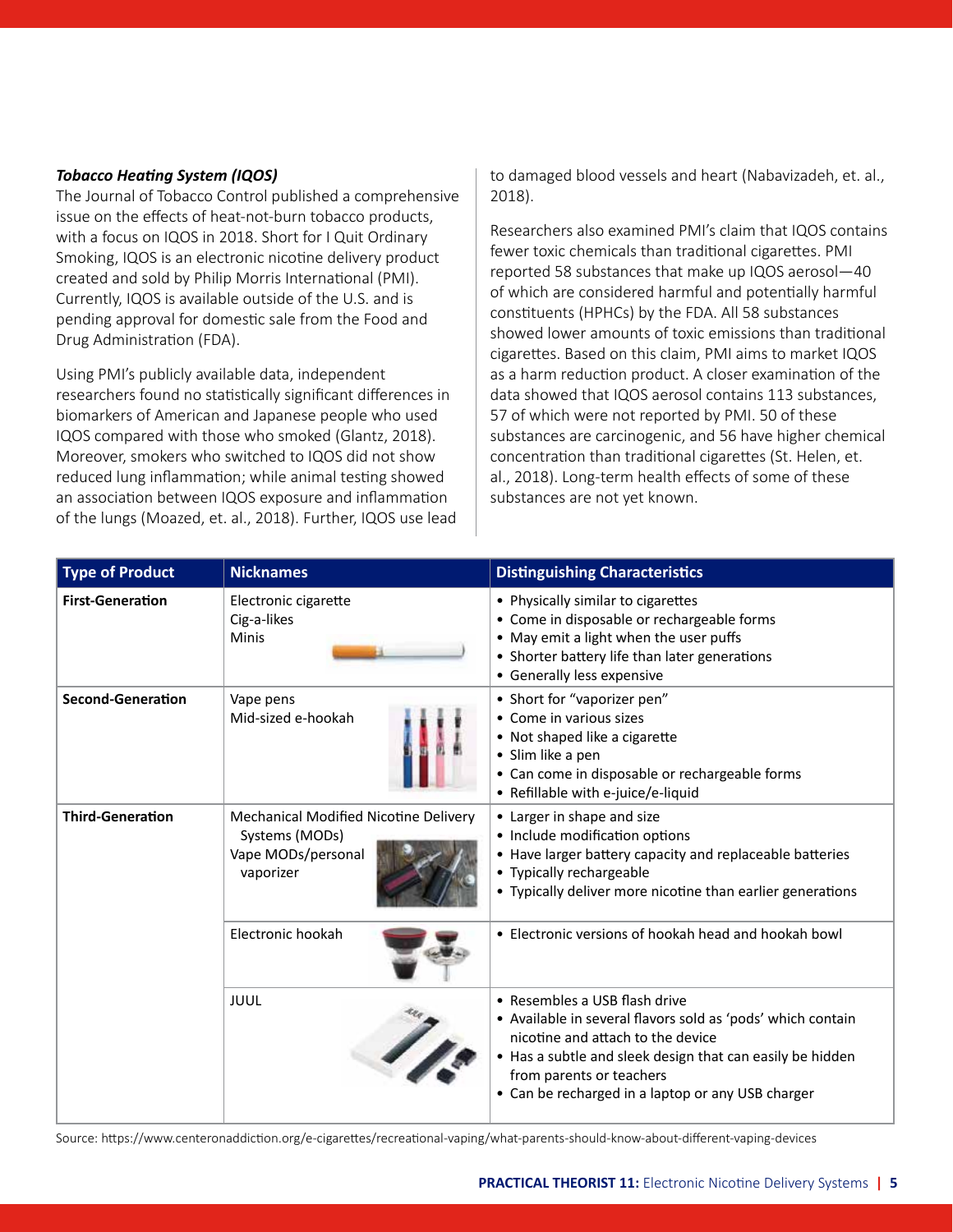

## **Federal Regulations**

The U.S. Food and Drug Administration (FDA) is the federal agency responsible for regulating tobacco products. In 2016, the FDA extended its regulatory authority to include ENDS (FDA, 2016). This decision allowed the FDA to:

- restrict ENDS sale to youth under 18
- restrict sale in vending machines
- ban the distribution of free samples
- require that new products meet public health standards
- review ingredients and product design
- review health risks and appeal to youth

The FDA began issuing warnings to tobacco and vape shops that sold tobacco products resembling candy, juice boxes, and other packaging that appeals to young people and uses false advertising (FDA, 2018). With increased vaping among youth, the FDA plans to strengthen federallevel regulations by banning the sale of most flavored e-cigarettes at gas stations and convenience stores, imposing age verification for online sales, and possibly banning menthol cigarettes (McGinley, 2018).

## **Recent Research**

ENDS aerosol generally contains fewer toxic chemicals than traditional cigarette smoke (CDC, n.d.). For this reason, the CDC states that "*e-cigarettes have the potential to benefit adult smokers who are not pregnant if used as a complete substitute for regular cigarettes and other smoked tobacco products"* (CDC, 2018).

However, whether ENDS lead to fewer health problems for adult smokers still needs additional research. ENDS are relatively new products that have not been studied extensively and the "amounts of nicotine and other substances in these products can vary widely because they are not standardized." (American Cancer Society, 2017) Many studies detected dozens of chemicals in ENDS aerosols which were not included on labels, creating additional challenges for researchers. Therefore, studies on long-term effects of e-cigarette use have been inconclusive.

Similarly, the science on the role that ENDS may play in smoking cessation is mixed. For example, some researchers argue that adults who use e-cigarettes as a smoking cessation aid are less likely to quit than those who do not use ENDS (Weaver, et. al. 2018). While others state that

the use of ENDS helps increase the amount of times a smoker tries to quit smoking, (Zhu, et. al., 2017) which can improve the odds of cessation (Zhu, et. al., 2012).

When it comes to youth, the dangers of e-cigarettes are more clear. The U.S. Surgeon General warns that "e-cigarette use poses a significant—and avoidable—health risk to young people" (USDHH, 2016). The brain continues to develop until age 25, and young people are especially at risk for developing long-term problems associated with nicotine and other substance use.

### *Perception of Harm*

Adults and young people report believing that ENDS are the least harmful products across all substance categories (Johnston, et. al., 2016). In 2012, 13% of adults thought that e-cigarettes were equally or more harmful than cigarettes—this number rose to 40% in 2015. During this time, the number of adults who thought e-cigarettes are addictive also increased from 32% to 68% (Majeed, et. al., 2017).

21% of 12 grade students reported vaping nicotine in 2018. This is nearly double the number reported in 2017 (11%) (Miech, R.A., et. al., 2018). This increase is the largest ever seen in 30-day use data from 12th graders. The reported increase in nicotine use in 12th graders from 2017 to 2018 (from 23.7% to 28.5%) can also be attributed to vaping. This increase in vaping can also be seen in 8th and 10th graders: the number who reported vaping in 2018 went from 13.3% and 23.9% in 2017 to 17.8% and 32.3% in 2018. While the use of other types of tobacco are decreasing, vaping use is increasing at alarming rates (NIDA, 2018).

It is important to note that 8th graders were more likely to think e-cigarettes are harmful than 12th graders. Yet the percentage of 12th graders who thought e-cigarette use was harmful increased when researchers asked about "vaping nicotine." This finding suggests that adolescents differentiate between nicotine and non-nicotine e-liquids and find the ones without nicotine less harmful. Many young people do not even know or realize which products do or do not contain nicotine.

## **The Role of Community Coalitions**

A review of population-level smoking cessation interventions between 1991 and 2010 found no consistent trend in cessation among smokers in the U.S., with an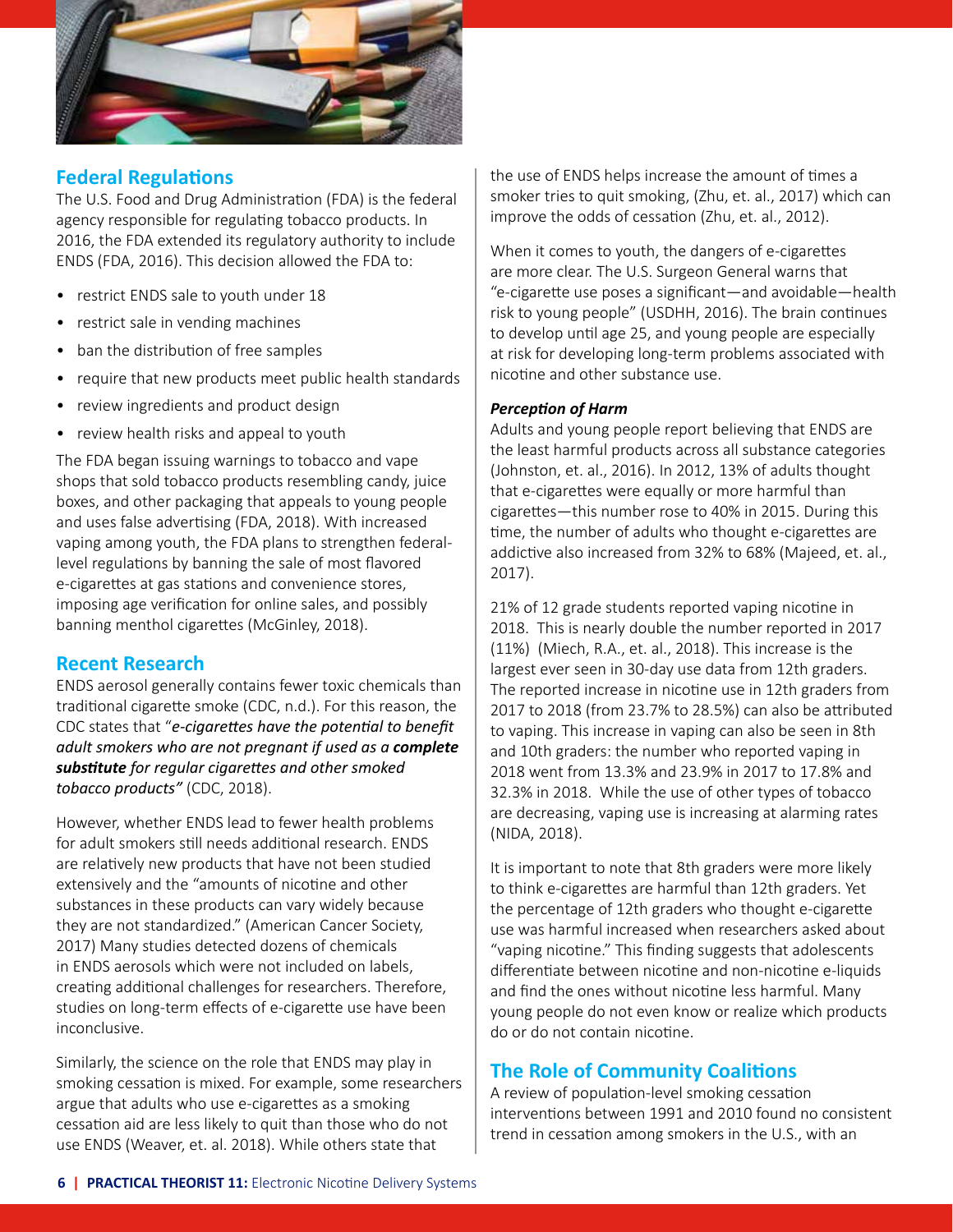average of 4.4% of smokers quitting annually (Zhu, et. al., 2012). Given how difficult it is to stop nicotine addiction, it is imperative to prevent this problem before it begins.

Community coalitions play a large role in substance misuse prevention—including prevention of tobacco use among young people. Through their local efforts, coalitions impact regulations, availability, and norms surrounding tobacco use. They enable residents to contribute by creating the political will necessary to influence the development and implementation of lasting policy.

Building on decades of evidence and positive results in protecting youth from tobacco exposure, coalitions are well equipped to use their existing partnerships and local prevention infrastructure to target ENDS use. Coalitions can begin by defining the geographic region that they are going to address. Then, assess the community conditions where ENDS use takes place; engage all appropriate sectors of the community to have the broadest impact; and develop a comprehensive plan that will reach individuals as well as the overall community environment.

#### *The Seven Strategies for Community Change*

The Seven Strategies for Community Change were developed between the University of Kansas Work Group researchers and coalition experts in 2005 at the Community Anti-Drug Coalitions of America

(CADCA) conference. For the first time, the individual and environmental strategies were combined into a comprehensive framework inclusive of the entire community. This framework guides coalition efforts to prevent substance use and addiction in their communities. Its success has been studied, and the results have contributed to the growing scholarship on comprehensive approaches to building healthy communities (Yang, et. al., 2012). The history of prevention efforts to reduce tobacco use provides communities with a volume of tools for community prevention. These tools can be used by coalitions, using the framework of the Seven Strategies, to provide comprehensive efforts against ENDS.

## **Prevention Works: Lessons from Tobacco Control**

#### *Identify At-risk Populations*

A review of ENDS use across sociodemographic groups found that older adolescents and young adults are the most aware of ENDS products and are the most likely to use them. ENDS users are also likely to be white and male with a higher educational attainment. Some studies suggest that people with mental health disorders or members of the LGBTQ community may be at risk or targeted by tobacco companies regarding ENDS use (Hartwell, et. al., 2016). Additionally, studies that examined vape shop density found a higher number of vape shops

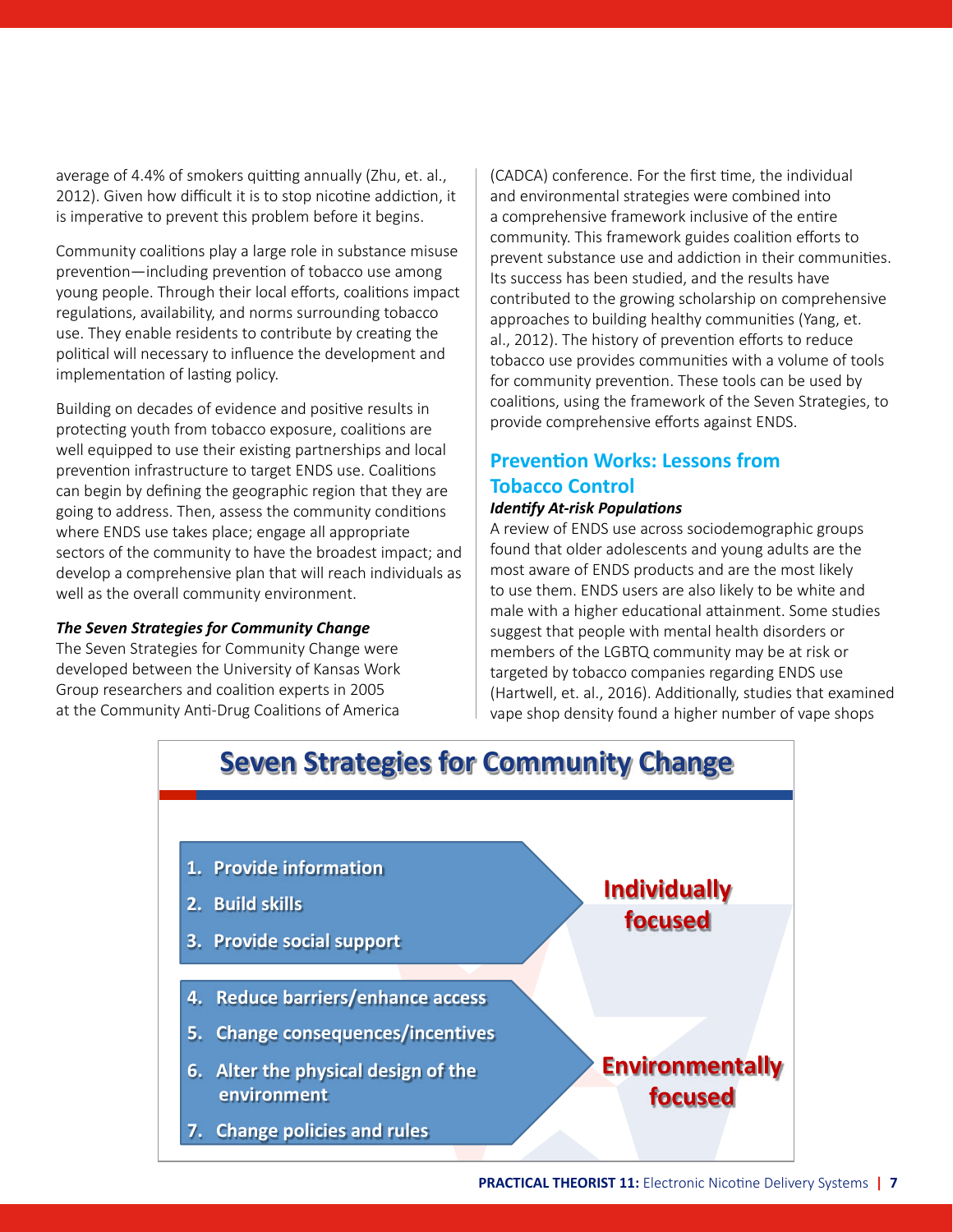

in urban than non-urban areas, concentrated in poorer neighborhoods (Dai, Hao, & Catley, 2017) and next to college campuses (Dai & Hao, 2016). Exposure and accessibility to ENDS products may place these populations at higher risk for ENDS initiation and use.

#### *Target Factors that Contribute to ENDS Use*

The U.S. Surgeon General outlines a comprehensive approach to addressing emerging ENDS use among young people (USDHH, 2016):

- Educate parents, teachers, coaches, health professionals, and other influencers about the risks of e-cigarette use among youth and young adults
- Curb e-cigarette advertising and marketing that are likely to attract youth and young adults
- Develop e-cigarette and smoke-free indoor air policies
- Restrict youth access to e-cigarettes in retail settings
- Require retail licensing and establish specific package requirements
- Coordinate, evaluate, and share best practices across state and local organizations
- Support and reinforce e-cigarette regulations at the federal, state, and local level

• Address surveillance, research, and evaluation gaps related to e-cigarettes

This approach builds on proven prevention interventions in tobacco control which helped steadily reduce youth smoking in the past decade (USDHH, 2012):

- Youth-targeted mass-media counter marketing campaigns
- Adoption of comprehensive smoke-free laws
- Increased availability of accessible, affordable tobacco cessation options
- Increased retail price of tobacco products through excise tax increases
- Restrictions on advertising and promotion

## **Evidence-based Interventions**

The creation of scientific evidence for ENDS use prevention interventions is just beginning —it may take several years before ENDS-specific evidence-based interventions are identified by public health researchers.

The *Community Guide* outlines comprehensive tobacco control programs—multi-strategy population-level interventions to reduce tobacco use that increase cessation, reduce secondhand smoke exposure, and prevent initiation among young people. These



Source: Centers for Disease Control and Prevention (CDC)(2016). Trends in current cigarette smoking among high school students and adults, United States, 1965–2014.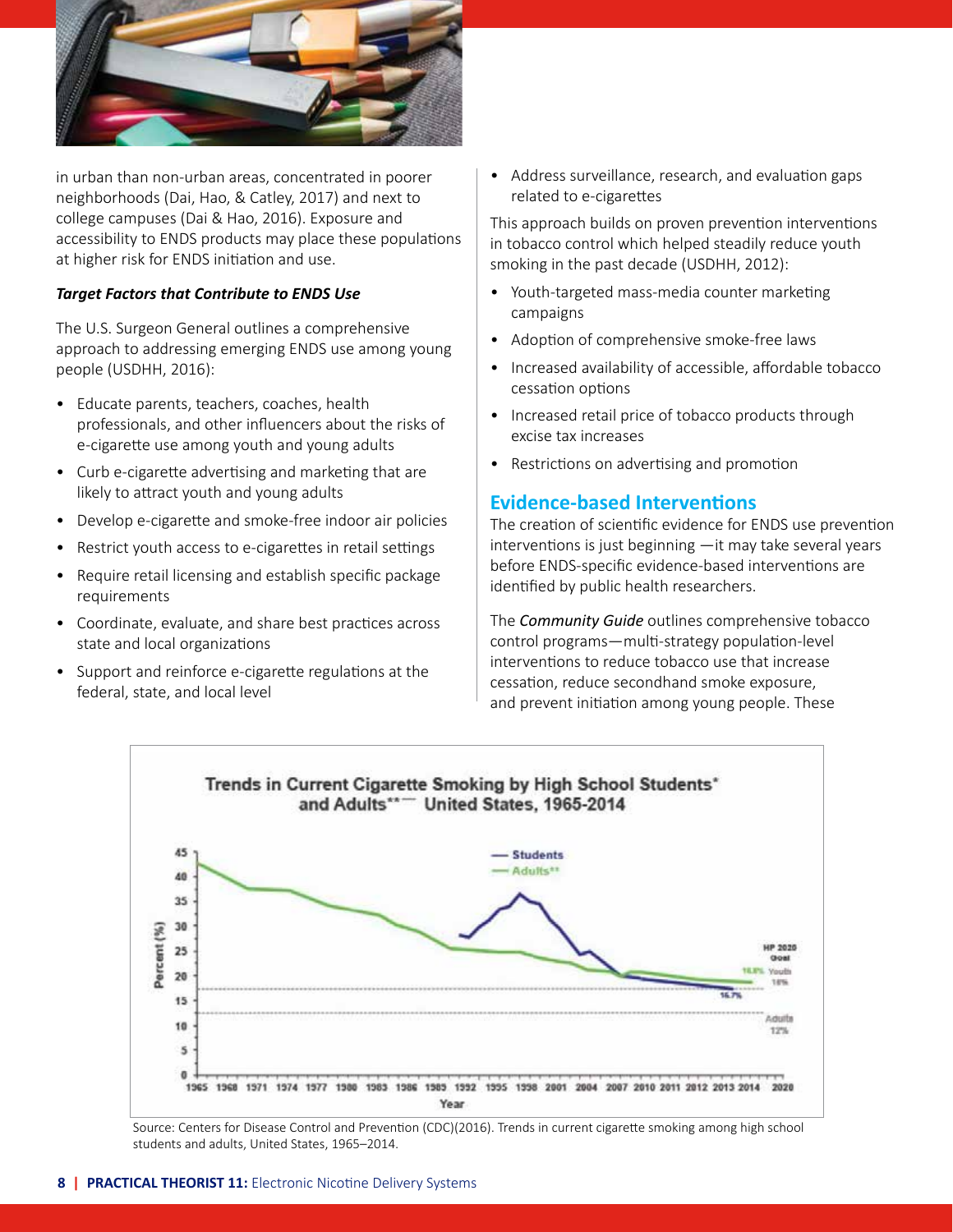interventions are designed to help communities and can be incorporated by coalitions across the country. All interventions, full descriptions, and the findings and rationale statement can be found at **www.thecommunityguide.org**.

#### **1. Tobacco Use and Secondhand Smoke Exposure: Comprehensive Tobacco Control Programs**

This intervention outlines a comprehensive approach to tobacco use prevention that combines educational, clinical, regulatory, economic, and social strategies. It directly complements coalition work and suggests coordination between community and state-level prevention efforts such as Quitlines and health systems coordination.

### **2. Tobacco Use and Secondhand Smoke Exposure: Mass-Reach Health Communication Interventions**

The use of media to reach large numbers of people is an effective way to address the dangers of smoking and nicotine addiction. This intervention requires health communication in all media outlets, including digital media, radio, and other forms of media with which coalitions work.

### **3. Tobacco Use and Secondhand Smoke Exposure: Interventions to Increase the Unit Price for Tobacco Products**

Taxing tobacco products is a growing practice in most jurisdictions. Evidence-based findings demonstrate that a 20% increase in the price of tobacco products is enough to discourage their purchase. Collecting higher taxes on electronic nicotine delivery systems would be an effective way to discourage their use.

### **4. Tobacco Use and Secondhand Smoke Exposure: Smoke-Free Policies**

This intervention affirms the use of public-space and private-sector indoor smoking policies. These local policies are an effective alternate to legislative action and are growing in popularity. Given the lack of information on the content of ENDS aerosols, it should not be difficult to promote vape-free policies.

## **5. Tobacco Use and Secondhand Smoke Exposure: Quitline Interventions**

State governments are important coalition allies. When

people don't know where to turn when they're ready to quit, state-sponsored Quitlines can give important referrals to services and provide support when breaking the addiction to nicotine becomes difficult.

## **6. Tobacco Use and Secondhand Smoke Exposure: Reducing Out-of-Pocket Costs for Evidence-Based Cessation Treatments**

A visit to any pharmacy can yield several cessation products or other tools that help tobacco product users give up their habit. Working with policy-makers to reduce cost-related barriers to cessation treatments can be an important step in coalition-related efforts.

## **7. Tobacco Use and Secondhand Smoke Exposure: Mobile Phone-Based Cessation Interventions**

Mobile phone-based interventions deliver evidencebased information, strategies, and behavioral support directly to tobacco users who want to quit. Content may be tailored to special populations and may be especially helpful to young people (Text2Quit, 2018).

## **8. Tobacco Use and Secondhand Smoke Exposure: Incentives and Competitions to Increase Smoking Cessation Among Workers – When Combined with Additional Interventions**

Engaging workers in behavior change exercises includes offering competitions, monetary awards, gift cards or some other type of positive reward. It is an effective way to reduce the use of tobacco products in work place settings and should be operationalized alongside another intervention like Quitlines or mobile phonebased cessation interventions.

## **9. Tobacco Use and Secondhand Smoke Exposure: Community Mobilization with Additional Interventions to Restrict Minors' Access to Tobacco Products**

This intervention encourages the development of community awareness and support for reducing youth tobacco use and access to tobacco products from commercial sources. It should be combined with interventions that target product regulations and sales, locally.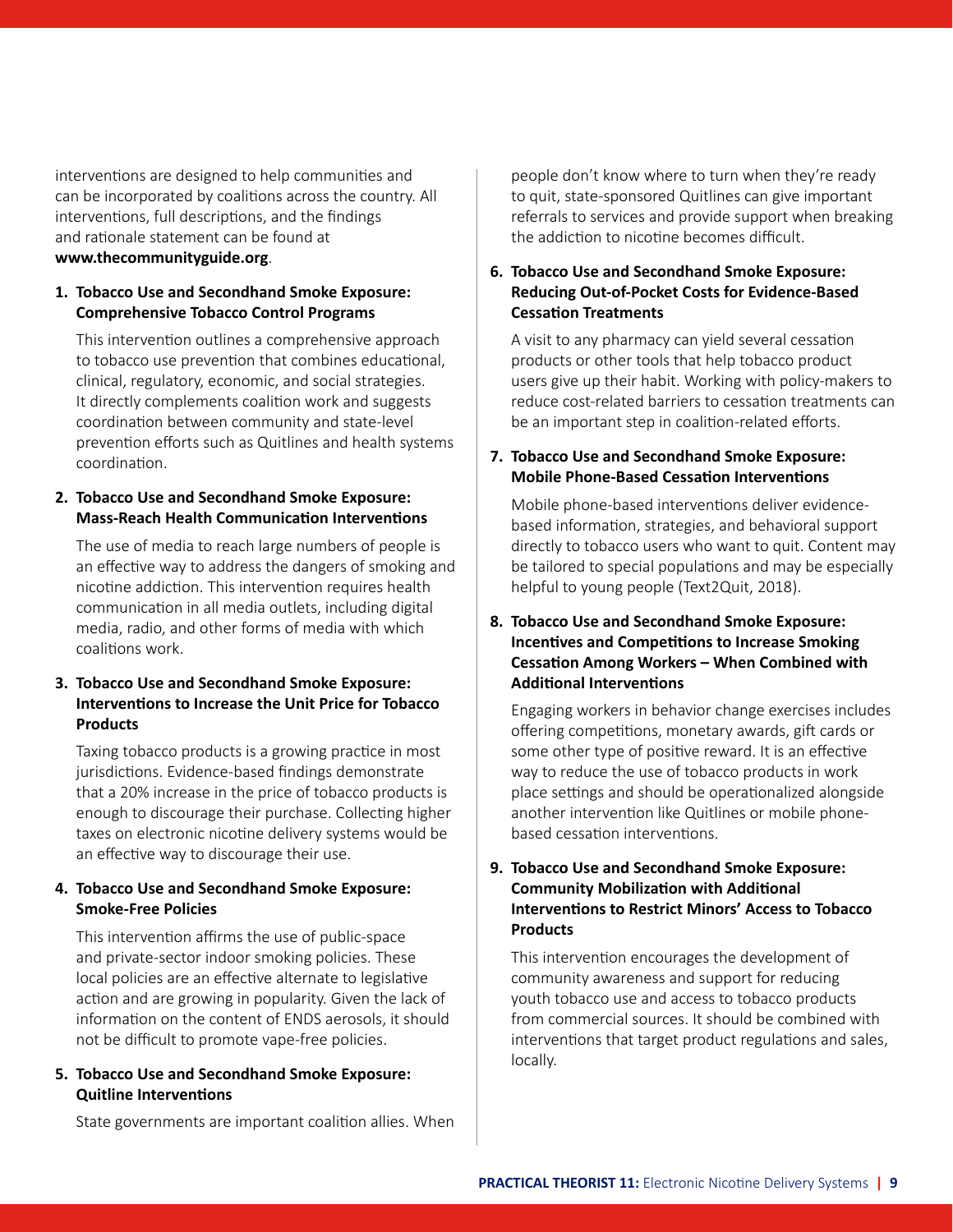## References

- Ambrose, B. K., Day, H. R., Rostron, B., Conway, K. P., Borek, N., Hyland, A., & Villanti, A. C. (2015). Flavored tobacco product use among us youth aged 12-17 Years, 2013-2014. *JAMA, 314*(17), 1871-1873. doi:10.1001/jama.2015.13802
- American Cancer Society. (2017). Harmful chemicals in tobacco products. Retrieved from https://www.cancer.org/cancer/cancercauses/tobacco-and-cancer/carcinogens-found-in-tobacco-products. html

Anderson, S. J. (2011). Menthol cigarettes and smoking cessation behaviour: A review of tobacco industry documents. *Tobacco Control, 20*, Ii49-Ii56. doi:10.1136/tc.2010.041947

- B. K. Ambrose et al., "Flavored Tobacco Product Use among US Youth Aged 12-17 Years, 2013-2014," JAMA 314, no. 17 (2015): 1871-1873.
- Centers for Disease Control and Prevention (CDC). (2016). Trends in current cigarette smoking among high school students and adults, United States, 1965–2014. Retrieved from http://www.cdc.gov/ tobacco/data\_statistics/tables/trends/cig\_smoking/index.htm
- Centers for Disease Control and Prevention (CDC). (2018). State-specific prevalence of tobacco product use among adults—United States, 2014-2015. *Morbidity and Mortality Weekly Report, 67*(3). Retrieved from https://www.cdc.gov/tobacco/data\_statistics/mmwrs/ byyear/2018/mm6703a3/highlights.htm
- Centers for Disease Control and Prevention (CDC). (2018). Tobacco product use among middle and high school students—United States, 2011–2017. *Morbidity and Mortality Weekly Report, 67*(22). Retrieved from https://www.cdc.gov/mmwr/volumes/67/wr/pdfs/ mm6722a3-H.pdf
- Centers for Disease Control and Prevention (CDC). (2018). Smoking and tobacco use fast facts. Retrieved from https://www.cdc.gov/ tobacco/data\_statistics/fact\_sheets/fast\_facts/index.htm
- Centers for Disease Control and Prevention (CDC). (2018). Tobacco product use among middle and high school students—United States, 2011–2017. *Morbidity and Mortality Weekly Report, 67*(22). Retrieved from https://www.cdc.gov/mmwr/volumes/67/wr/pdfs/ mm6722a3-H.pdf
- Centers for Disease Control and Prevention (CDC). (2018). Youth and tobacco use. Retrieved from https://www.cdc.gov/tobacco/data\_ statistics/fact\_sheets/youth\_data/tobacco\_use/index.htm
- Centers for Disease Control and Prevention (CDC). (2018). Youth tobacco use infographics. Retrieved from https://www.cdc.gov/tobacco/ infographics/youth/index.htm#youth-tobacco
- Centers for Disease Control and Prevention (CDC). (2018). Sales of JUUL e-cigarettes skyrocket, posing danger to youth. Retrieved from https://www.cdc.gov/media/releases/2018/p1002-e-Cigarettessales-danger-youth.html
- Centers for Disease Control and Prevention (CDC). (n.d.). Electronic cigarettes, what is the bottom line? Retrieved from https://www. cdc.gov/tobacco/basic\_information/e-cigarettes/pdfs/Electronic-Cigarettes-Infographic-508.pdf
- Centers for Disease Control and Prevention (CDC). (2018). About electronic cigarettes (e-cigarettes). Retrieved from https://www.cdc. gov/tobacco/basic\_information/e-cigarettes/about-e-cigarettes.html
- Chen, A. (2017, December 04). Teenagers embrace JUUL, saying it's discreet enough to vape in class. *National Public*

*Radio.* Retrieved from https://www.npr.org/sections/healthshots/2017/12/04/568273801/teenagers-embrace-juul-saying-itsdiscreet-enough-to-vape-in-class

- Dai, H., Hao, J., & Catley, D. (2017). Vape shop density and sociodemographic disparities: A U.S. census tract analysis. *Nicotine & Tobacco Research, 19*(11), 1338-1344. doi:10.1093/ntr/ntx063
- Dai, H., & Hao, J. (2016). Geographic density and proximity of vape shops to colleges in the USA. *Tobacco Control, 26*(4), 379-385. doi:10.1136/tobaccocontrol-2016-052957
- Gilbert, H. A. (1963). U.S. Patent No. 3200819. United States Patent and Trademark Office. Retrieved from https://patents.google.com/ patent/US3200819
- Glantz, S. A. (2018). PMI's own in vivo clinical data on biomarkers of potential harm in Americans show that IQOS is not detectably different from conventional cigarettes. *Tobacco Control, 27*. doi:10.1136/tobaccocontrol-2018-054413
- Hartwell, G., Thomas, S., Egan, M., Gilmore, A., & Petticrew, M. (2016). E-cigarettes and equity: A systematic review of differences in awareness and use between sociodemographic groups. Tobacco Control, 26. doi:10.1136/tobaccocontrol-2016-053222
- Johnston, L. D., O'Malley, P. M., Miech, R. A., Bachman, J. G., & Schulenberg, J. E. (2016). Demographic subgroup trends among adolescents in the use of various licit and illicit drugs, 1975–2015 (Monitoring the Future Occasional Paper No. 86). Ann Arbor, MI: Institute for Social Research, The University of Michigan. Retrieved from http://www.monitoringthefuture.org/pubs/occpapers/mtfocc86.pdf - PDF
- Lester, J. M., & Gagosian, S. Y. (2017). Finished with menthol: An evidence-based policy option that will save lives*. The Journal of Law, Medicine & Ethics, 45*, 41-44. doi:10.1177/1073110517703322
- Lik, H. (2004). U.S. Patent No. 7832410. United States Patent and Trademark Office. Retrieved from https://patents.google.com/ patent/US7832410
- Majeed, B. A., Weaver, S. R., Gregory, K. R., Whitney, C. F., Slovic, P., Pechacek, T. F., & Eriksen, M. P. (2017). Changing Perceptions of Harm of E-Cigarettes Among U.S. Adults, 2012–2015. *American Journal of Preventive Medicine, 52*(3), 331-338. doi:10.1016/j. amepre.2016.08.039
- McGinley, L. (2018, November 08). FDA plans curbs on e-cigarette sales over concerns about surge in teen vaping. *The Washington Post.*  Retrieved from https://tinyurl.com/yafreb2c
- Miech, R. A., Schulenberg, J. E., Johnston, L. D., Bachman, J. G., O'Malley, P. M., & Patrick, M. E. (2018). "National Adolescent Drug Trends in 2018." Monitoring the Future: Ann Arbor, MI. Retrieved 12/21/2018 from http://www.monitoringthefuture.org
- Moazed, F., Chun, L., Matthay, M. A., Calfee, C. S., & Gotts, J. (2018). Assessment of industry data on pulmonary and immunosuppressive effects of IQOS. *Tobacco Control, 27*. doi:10.1136/ tobaccocontrol-2018-054296
- Nabavizadeh, P., Liu, J., Havel, C. M., Ibrahim, S., Derakhshandeh, R., Iii, P. J., & Springer, M. L. (2018). Vascular endothelial function is impaired by aerosol from a single IQOS HeatStick to the same extent as by cigarette smoke. *Tobacco Control, 27*. doi:10.1136/ tobaccocontrol-2018-054325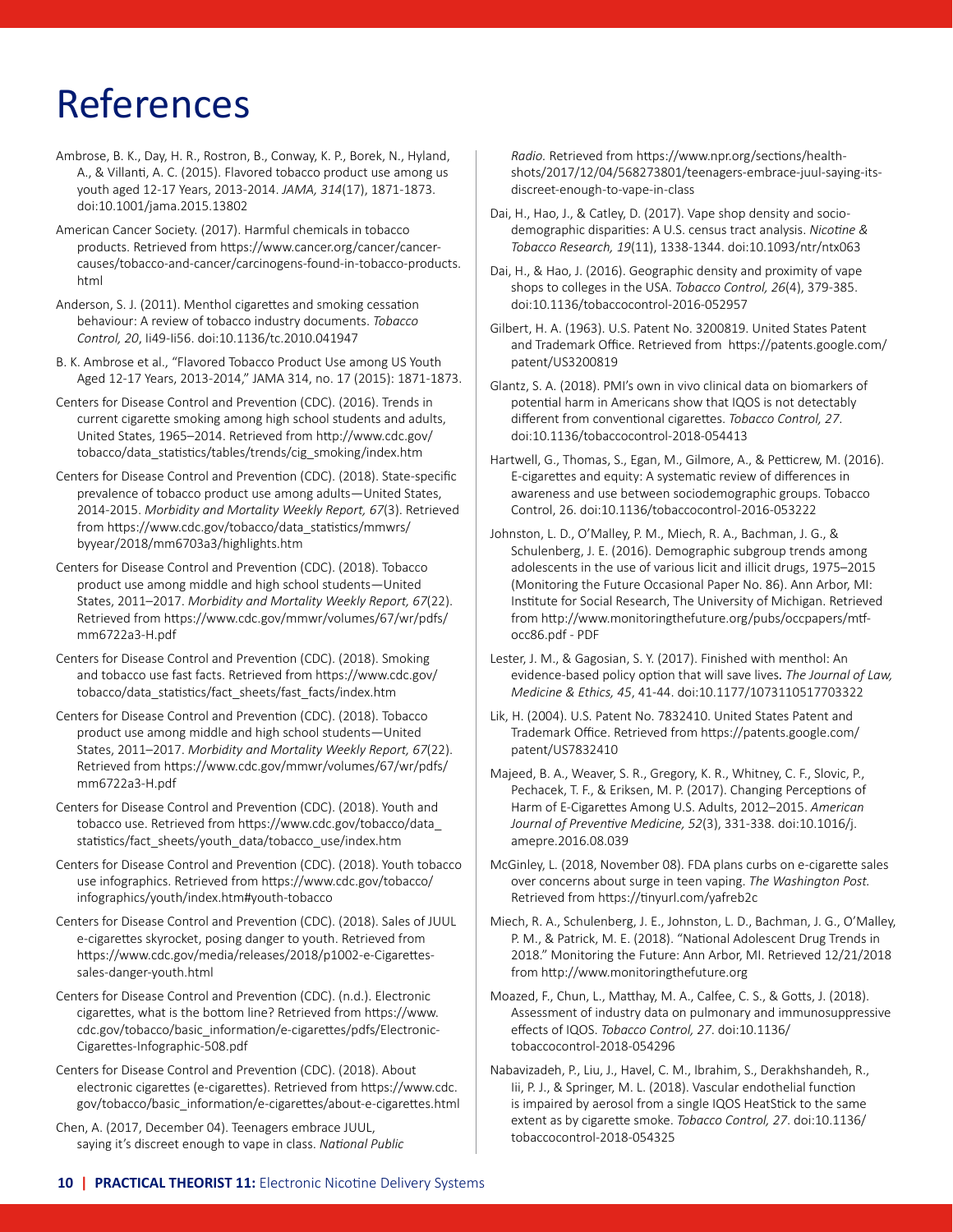National Academies of Sciences, Engineering, and Medicine. (2018). *Public health consequences of e-cigarettes.* Washington, DC: The National Academies Press. https://doi.org/10.17226/24952.

National Institute on Drug Abuse (NIDA). (2018). Electronic Cigarettes (E-cigarettes). Retrieved from https://www.drugabuse.gov/ publications/drugfacts/electronic-cigarettes-e-cigarettes

National Institute on Drug Abuse (NIDA). (2018). Monitoring the Future: Teleconference 2018. Retrieved from https://www. drugabuse.gov/news-events/podcasts/2018/12/monitoring-futureteleconference-2018

Robinson, J. (1930). U.S. Patent No. 1775947. United States Patent and Trademark Office. Retrieved from https://patents.google.com/ patent/US1775947A/en

Rubinstein, M. L., Delucchi, K., Benowitz, N. L., & Ramo, D. E. (2018). Adolescent exposure to toxic volatile organic chemicals from e-cigarettes. *Pediatrics, 141*(4). doi:10.1542/peds.2017-3557

St. Helen, G., Iii, P. J., Nardone, N., & Benowitz, N. L. (2018). IQOS: Examination of Philip Morris International's claim of reduced exposure. *Tobacco Control, 27*. doi:10.1136/ tobaccocontrol-2018-054321

Text2Quit. (2018). Retrieved from https://text2quit.com/text2quit/ Display/display.aspx?CurrentXsltId=5.

Truth Initiative. (2018). How Big Tobacco made cigarettes more addictive. Retrieved from https://truthinitiative.org/news/how-bigtobacco-made-cigarettes-more-addictive

Truth Initiative. (2018). Teens are 16 times more likely to use JUUL than older age groups. Retrieved from https://truthinitiative.org/news/ teens-are-16-times-more-likely-use-juul-than-older-age-groups

Truth Initiative. (2018). Menthol: Facts, stats and regulations. Retrieved from https://truthinitiative.org/news/menthol-facts-stats-andregulations

Truth Initiative. (2018). Where are kids getting JUUL? Retrieved from https://truthinitiative.org/news/where-are-kids-getting-juul

U.S. Department of Health and Human Services. (2016). *E-cigarette use among youth and young adults: A report of the Surgeon General.*  Rockville, MD. Retrieved from https://e-cigarettes.surgeongeneral. gov/documents/2016\_sgr\_full\_report\_non-508.pdf

U.S. Department of Health and Human Services. (2014). *The health consequences of smoking—50 years of progress: A report of the Surgeon General, 2014.* Atlanta, GA. Retrieved from https://www. surgeongeneral.gov/library/reports/50-years-of-progress/full-report. pdf

U.S. Department of Health and Human Services. (2010). *A report of the Surgeon General: How tobacco smoke causes disease: What it means to you.* Atlanta, GA. Retrieved from https://www.cdc. gov/tobacco/data\_statistics/sgr/2010/consumer\_booklet/pdfs/ consumer.pdf

U.S. Department of Health and Human Services. (2014). *The health consequences of smoking—50 years of progress: A report of the Surgeon General, 2014.* Atlanta, GA. Retrieved from

https://www.surgeongeneral.gov/library/reports/50-years-of-progress/ full-report.pdf

- U.S. Department of Health and Human Services. (2016). E-cigarette use among youth and young adults: A report of the Surgeon General. Rockville, MD. Retrieved from https://e-cigarettes.surgeongeneral. gov/knowtherisks.html#risks
- U.S. Department of Health and Human Services. (2016). E-cigarette use among youth and young adults: A report of the Surgeon General. Rockville, MD. Retrieved from https://e-cigarettes.surgeongeneral. gov/documents/2016\_sgr\_full\_report\_non-508.pdf

U.S. Department of Health and Human Services. (2012). *Preventing Tobacco Use Among Youth and Young Adults.* Rockville, MD. Retrieved from https://www.ncbi.nlm.nih.gov/books/NBK99237/ pdf/Bookshelf\_NBK99237.pdf

U.S. Food and Drug Administration. (2018). Products, ingredients & components–cigarettes. Retrieved from https://www.fda.gov/ TobaccoProducts/Labeling/ProductsIngredientsComponents/ ucm482563.htm

U.S. Food and Drug Administration (FDA). (2016). Consumer updates - The facts on the FDA's new tobacco rule. Retrieved from https:// www.fda.gov/ForConsumers/ConsumerUpdates/ucm506676.htm

U.S. Food and Drug Administration. (2018). Warning Letters. Retrieved from https://www.fda.gov/ICECI/EnforcementActions/ WarningLetters/2018/default.htm?Page=2#wldisclaimer

Vallone, D. M., Bennett, M., Xiao, H., Pitzer, L., & Hair, E. C. (2018). Prevalence and correlates of JUUL use among a national sample of youth and young adults. *Tobacco Control.* doi:10.1136/ tobaccocontrol-2018-054693

Weaver, S. R., Huang, J., Pechacek, T. F., Heath, J. W., Ashley, D. L., & Eriksen, M. P. (2018). Are electronic nicotine delivery systems helping cigarette smokers quit? Evidence from a prospective cohort study of U.S. adult smokers, 2015–2016. *PLOS One, 13*(7). doi:10.1371/journal.pone.0198047

Willett, J. G., Bennett, M., Hair, E. C., et al. (2018). Recognition, use and perceptions of JUUL among youth and young adults. *Tobacco Control.* doi:10.1136/tobaccocontrol-2018-054273

Willett, J. G., Bennett, M., Hair, E. C., et al. (2018). Recognition, use and perceptions of JUUL among youth and young adults. *Tobacco Control.* doi:10.1136/tobaccocontrol-2018-054273

Yang, E., Foster-Fishman, P., Collins, C., Ahn, S. (2012). Testing a comprehensive community problem-solving framework for community coalitions. *Journal of Community Psychology, 40*(6)

Zhu, S., Sun, J. Y., Bonnevie, E., Cummins, S. E., Gamst, A., Yin, L., & Lee, M. (2014). Four hundred and sixty brands of e-cigarettes and counting: Implications for product regulation. *Tobacco Control,* 23, Iii3-Iii9. doi:10.1136/tobaccocontrol-2014-051670

Zhu, S., Zhuang, Y., Wong, S., Cummins, S. E., & Tedeschi, G. J. (2017). E-cigarette use and associated changes in population smoking cessation: Evidence from US current population surveys. *BMJ.* doi:10.1136/bmj.j3262

Zhu, S., Lee, M., Zhuang, Y., Gamst, A., & Wolfson, T. (2012). Interventions to increase smoking cessation at the population level: How much progress has been made in the last two decades? *Tobacco Control,21*(2), 110-118. doi:10.1136/ tobaccocontrol-2011-050371